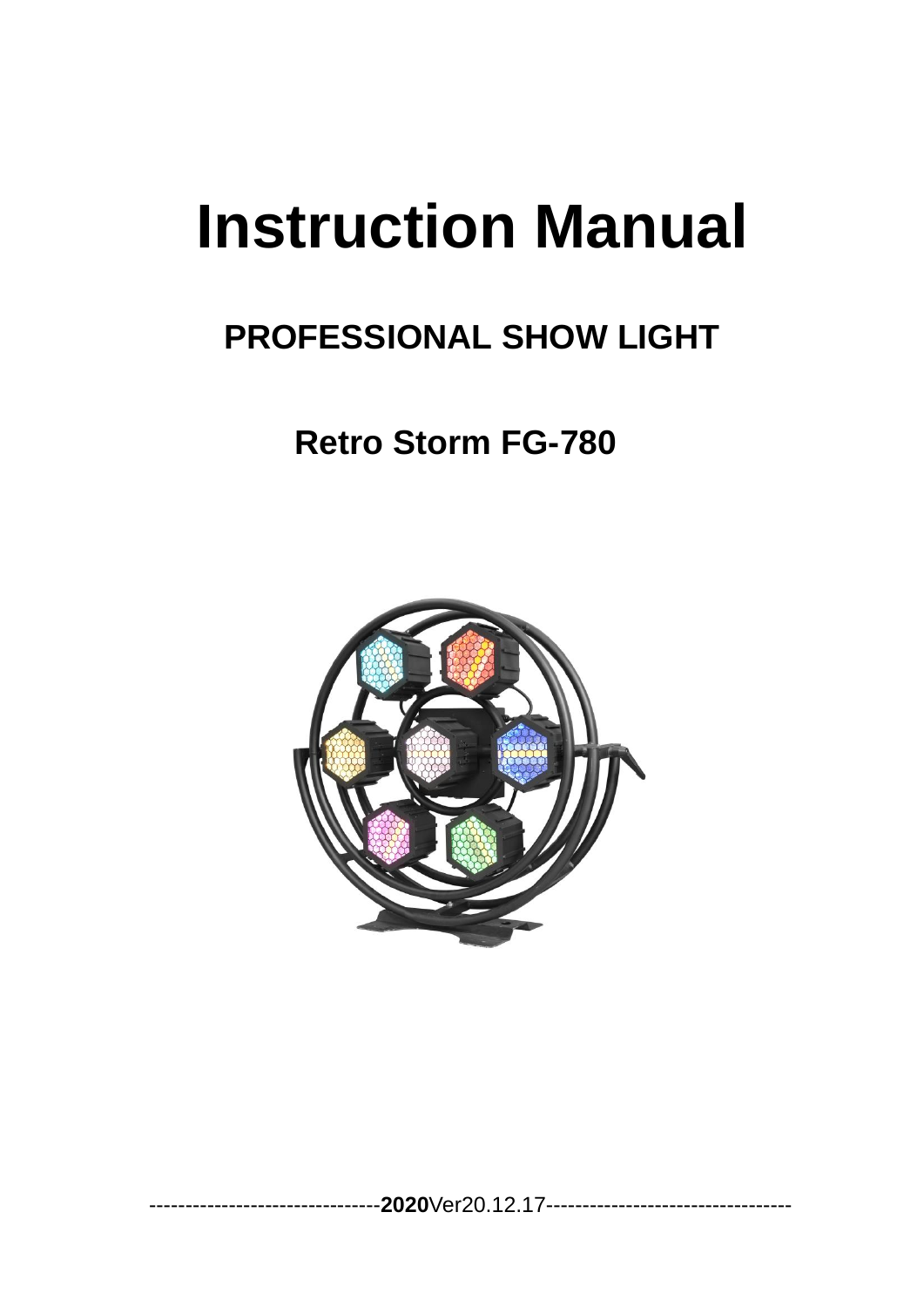*Unpacking:* Thank you for purchasing FG-780, Every unit has been thoroughly tested and has been shipped in perfect operating condition. Carefully check the shipping carton for damage that may have occurred during shipping. If the carton appears to be damaged, carefully inspect your fixture for any damage and be sure all accessories necessary to operate the unit has arrived intact. In the case damage has been found or parts are missing, please contact the manufacturer or your dealer for further instructions. Do not return this unit to your dealer without first contacting.

# **FOR YOUR OWN SAFETY, PLEASE READ THIS USER MANUAL CAREFULLY BEFORE POWERING OR INSTALLING** FG-780**, SAVE IT FOR FUTURE REFERENCE.**

**Warning!** To prevent or reduce the risk of electrical shock or fire, do not expose this unit to rain or moisture.

**PLEASE** consider that damages caused by manual modifications to the device are not subject to warranty.

**Caution!** There are no user serviceable parts inside this unit. Do not attempt any repairs yourself; doing so will void your manufactures warranty. In the unlikely event your unit may require service please contact the manufacturer or your dealer.

#### **PLEASE recycle the shipping carton when ever possible.**

**General Instructions:** To optimize the performance of this product, please read these operating instructions carefully to familiarize you with the basic operations of this unit. These instructions contain important safety information regarding the use and maintenance of this unit.

# **Features**

- strobe
- ⚫ Effect as background

# **Safety Precautions**

- To reduce the risk of electrical shock or fire, do not expose this unit to rain or moisture.
- Do not spill water or other liquids into or on to your unit.
- Be sure that the local power outlet matches that of the required voltage for your unit.
- Do not attempt to operate this unit if the power cord has been frayed or broken. Do not attempt to remove or break off the ground prong from the electrical cord. This prong is used to reduce the risk of electrical shock and fire in case of an internal short.
- ⚫ Disconnect from main power before making any type of connection.
- Do not remove the cover under any conditions. There are no user serviceable parts inside.
- Never operate this unit when it's cover is removed.
- Never plug this unit in to a dimmer pack.
- ⚫ Always be sure to mount this unit in an area that will allow proper ventilation. Allow about 6" (15cm) between this device and a wall.
- Do not attempt to operate this unit, if it becomes damaged.
- This unit is intended for indoor use only; use of this product outdoors voids all warranties.
- ⚫ During long periods of non-use, disconnect the unit's main power.
- ⚫ Always mount this unit in safe and stable matter.
- Power-supply cords should be routed so that they are not likely to be walked on or pinched by items placed upon or against them, paying particular attention to the point they exit from the unit.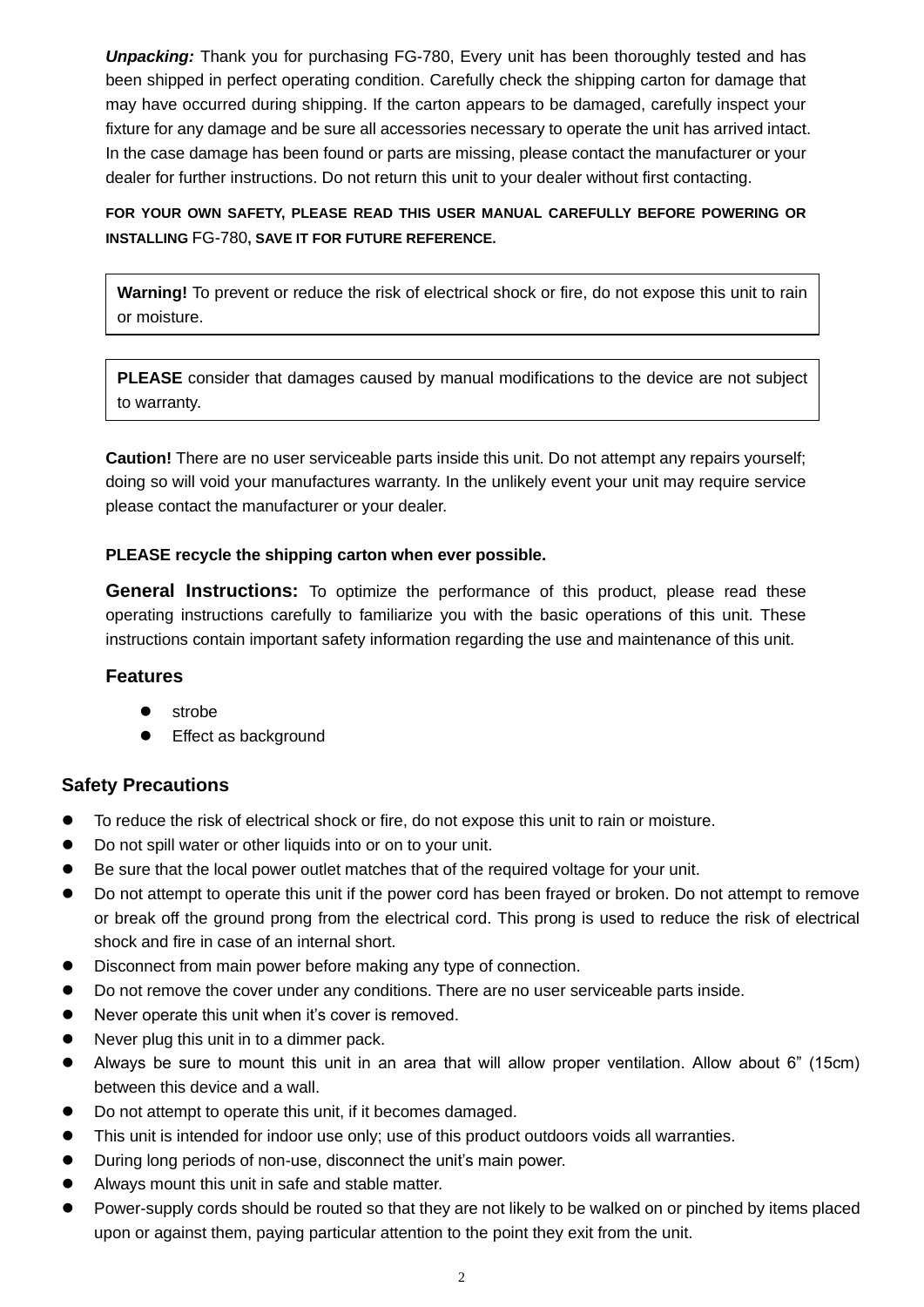- Cleaning -The fixture should be cleaned only as recommended by the manufacturer. See "Cleaning" for details.
- Heat -The appliance should be situated away from heat sources such as radiators, heat registers, stoves, or other appliances (including amplifiers) that produce heat.
- The fixture should be serviced by qualified service personnel when:
	- A. The power-supply cord or the plug has been damaged.
	- B. Objects have fallen, or liquid has been spilled into the appliance.
	- C. The appliance has been exposed to rain or water.
	- D. The appliance does not appear to operate normally or exhibits a marked change in performance.

# **Set Up:**

**Power Supply:** Before plugging your unit in, be sure the source voltage in your area matches the required voltage for your FG-780, The model is Auto power supply, It is workable 90-250V/50~60Hz. Please make sure your unit voltage matches the wall outlet voltage before attempting to operate you fixture.

# **Connection to the mains**

For protection from electric shock, the fixture must be earthed!

Install a suitable plug on the power cord; note that the cores in the power cord are colored according to the following table. The earth has to be connected!

If you have any doubts about proper installation, consult a qualified electrician.

| Core (EU)                                  | Core (US)                      | Connection               | <b>Plug Terminal Marking</b> |
|--------------------------------------------|--------------------------------|--------------------------|------------------------------|
| <b>Brown</b><br>Light blue<br>Yellow/Green | <b>Black</b><br>White<br>Green | Live<br>Neutral<br>Earth | N<br>ミ                       |

# **DMX512 connection**

The fixture is equipped with 3-pin or 5-pin XLR sockets for DMX input and output. The sockets are wired in parallel.

Only use a shielded twisted-pair cable designed for RS-485 and 3-pin or 5-pin XLR-plugs and connectors in order to connect the controller with the fixture or one fixture with another.

#### DMX-output DMX-input

XLR mounting-sockets (rear view): XLR mounting-plugs (rear view):

2-Signal  $(-)$ 3-Signal  $(+)$ 

4-Not connected

5-Not connected

1-Shield



**DMX Linking:** To ensure proper DMX data transmission, when using several DMX fixtures try to use the shortest cable path possible. The order in which fixtures are connected in a DMX line does not influence the DMX addressing. For example; a fixture assigned a DMX address of 1 may be placed anywhere in a DMX line, at the beginning, at the end, or anywhere in the middle. When a fixture is assigned a DMX address of 1, the DMX controller knows to send DATA assigned to address 1 to that unit, no matter where it is located in the DMX chain.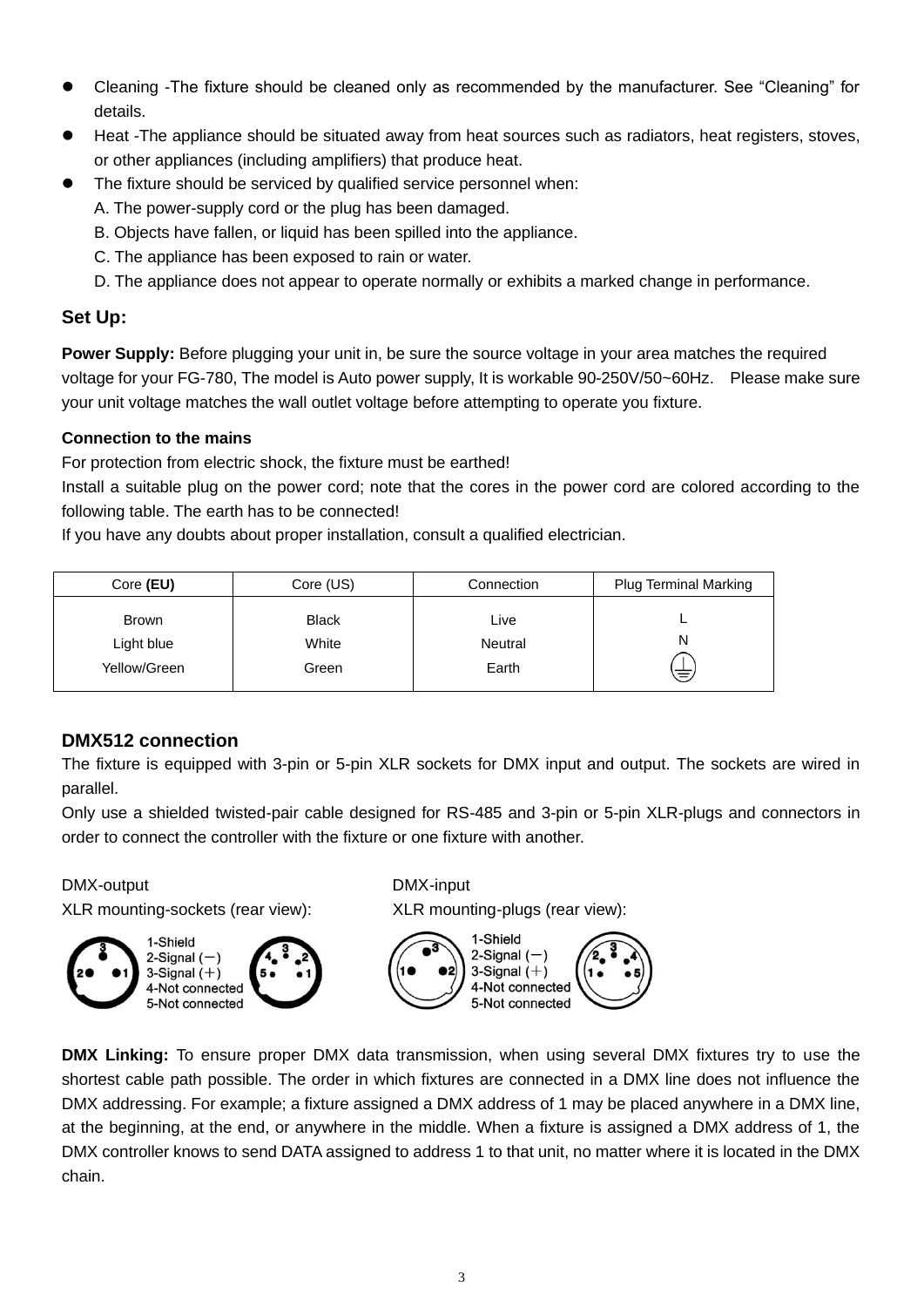**Operating Modes:** You can use the FG-780 in 3 ways:

- Auto Mode The unit will automatically chase through the different colors and built-in programs.
- Slave Mode The unit will run under slave mode.
- ⚫ DMX control mode This function will allow you to control each individual fixtures traits with a standard DMX 512 controller.
- $\bullet$

**DMX Mode:** Operating through a DMX controller give the user the freedom to create their own programs tailored to their own individual needs. This function also allows you to use your fixtures as spot lights.

- 1. This function will allow you to control each individual fixture's traits with a standard DMX 512 controller.
- 2. The FG-780 uses 3 dmx channels to operate. Please see "DMX Values and Functions" for the DMX traits.
- 3. To run your fixture in DMX mode, plug in the fixture via the XLR connections to any standard DMX controller. Set your desired DMX address following the setup specifications that come with your DMX controller

#### **Main Control Menu**

The control board on the fixture base is your interface to access and control all functions on the unit, its screen display gives you a code view of functions

#### **Menu display:**

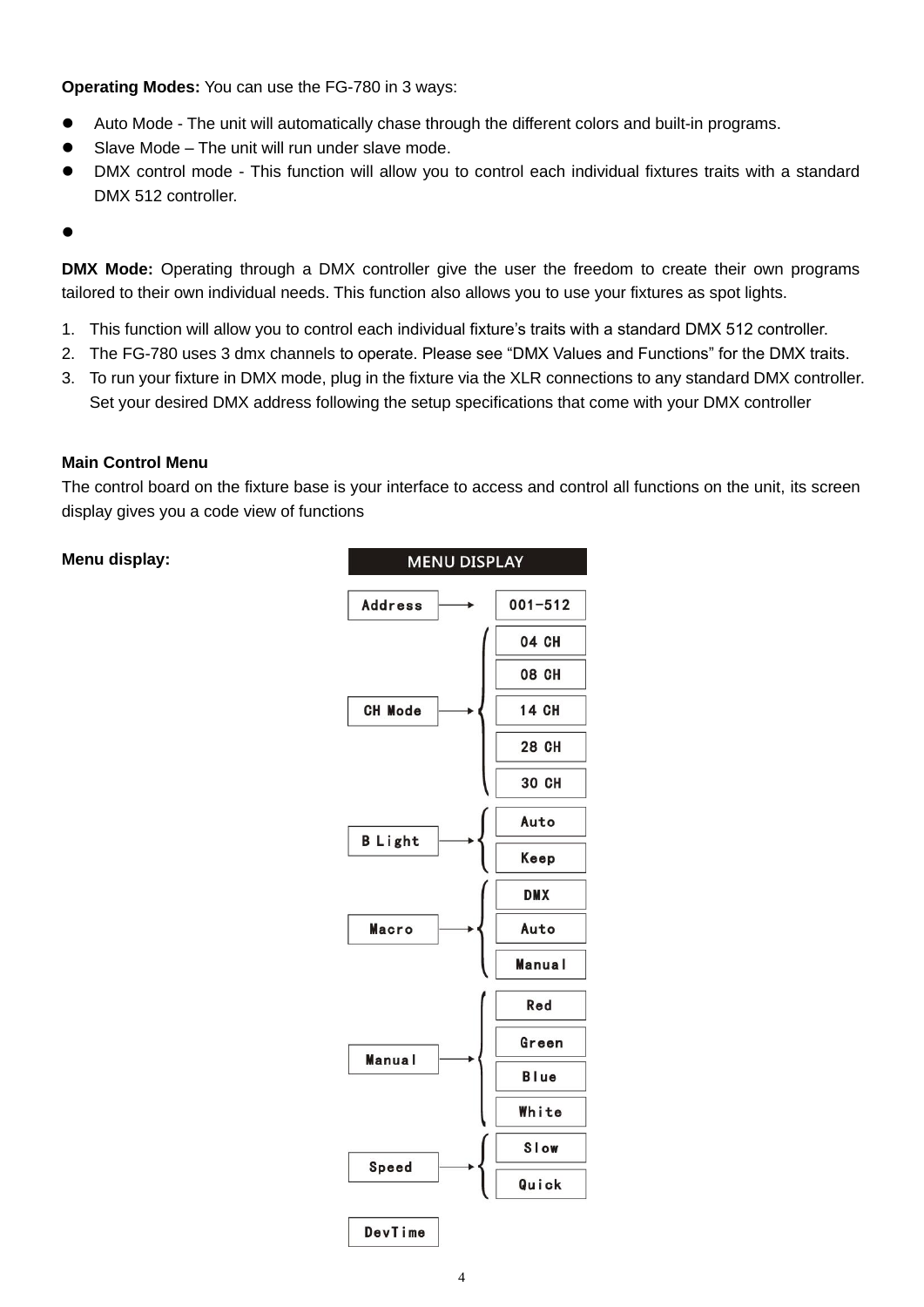# **DMX Chart: 4ch**

| <b>CHANNEL</b> | <b>VALUE</b> | <b>FUNCTION</b> |
|----------------|--------------|-----------------|
|                | $0 - 255$    | R               |
|                | $0 - 255$    | G               |
|                | $0 - 255$    | B               |
|                | $0 - 255$    | W               |

**8ch**

| <b>CHANNEL</b>          | <b>VALUE</b> | <b>FUNCTION</b>                                                                                                                                                                           |
|-------------------------|--------------|-------------------------------------------------------------------------------------------------------------------------------------------------------------------------------------------|
| 1                       | $0 - 255$    | dimmer                                                                                                                                                                                    |
| $\overline{2}$          | $0 - 255$    | <b>Strobe</b><br>$0 - 3$<br>open<br>4-103<br>strobe<br>slow-fast<br>104-107<br>open<br>slow-fast<br>108-207<br>pulse<br>208-212<br>Open<br>random slow-fast<br>213-251<br>252-255<br>open |
| 3                       | $0 - 255$    | R                                                                                                                                                                                         |
| $\overline{\mathbf{4}}$ | $0 - 255$    | G                                                                                                                                                                                         |
| 5                       | $0 - 255$    | B                                                                                                                                                                                         |
| 6                       | $0 - 255$    | W                                                                                                                                                                                         |
| $\overline{7}$          | $0 - 99$     | open                                                                                                                                                                                      |
|                         | 100-255      | Auto run                                                                                                                                                                                  |
| 8                       | $0 - 255$    | Slow-Fast<br>Auto run speed                                                                                                                                                               |

# **14ch**

| <b>CHANNEL</b> | <b>VALUE</b> | <b>FUNCTION</b>                                                                                                                                                                        |
|----------------|--------------|----------------------------------------------------------------------------------------------------------------------------------------------------------------------------------------|
| 1              | $0 - 255$    | dimmer                                                                                                                                                                                 |
| $\overline{2}$ | $0 - 255$    | <b>Strobe</b><br>$0 - 3$<br>open<br>slow-fast<br>4-103<br>strobe<br>104-107<br>open<br>slow-fast<br>108-207<br>pulse<br>208-212<br>Open<br>213-251 random slow-fast<br>252-255<br>open |
| 3              | $0 - 255$    | $\mathsf{R}$                                                                                                                                                                           |
| $\overline{4}$ | $0 - 255$    | G                                                                                                                                                                                      |
| $\overline{5}$ | $0 - 255$    | B                                                                                                                                                                                      |
| $\,6\,$        | $0 - 255$    | W <sub>1</sub>                                                                                                                                                                         |
| $\overline{7}$ | $0 - 255$    | W <sub>2</sub>                                                                                                                                                                         |
| 8              | $0 - 255$    | W <sub>3</sub>                                                                                                                                                                         |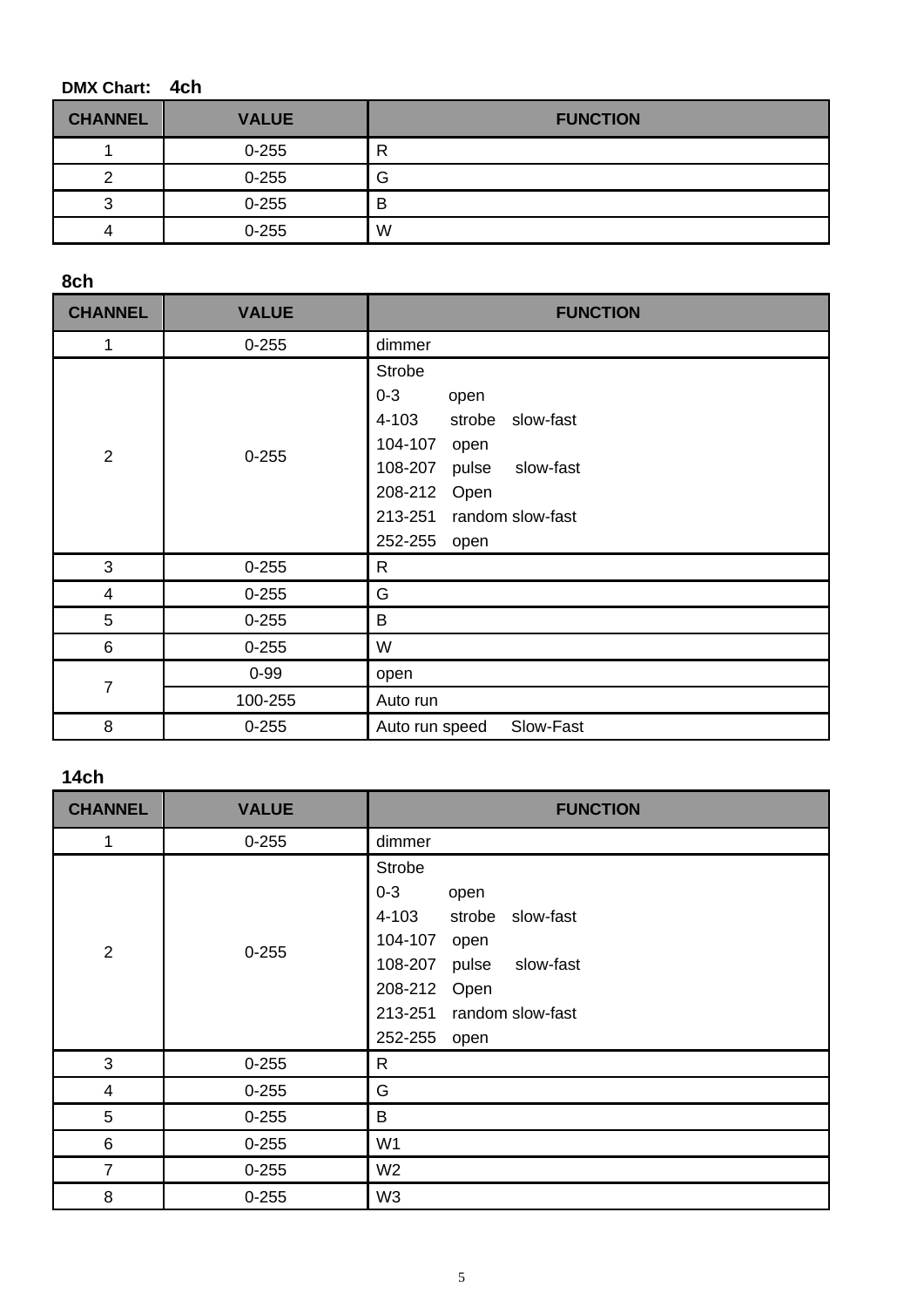| 9  | $0 - 255$ | W <sub>4</sub>              |
|----|-----------|-----------------------------|
| 10 | $0 - 255$ | W <sub>5</sub>              |
| 11 | $0 - 255$ | W <sub>6</sub>              |
| 12 | $0 - 255$ | W7                          |
| 13 | $0 - 99$  | open                        |
|    | 100-255   | Auto run                    |
| 14 | $0 - 255$ | Slow-Fast<br>Auto run speed |

# **28ch**

| <b>CHANNEL</b>          | <b>VALUE</b> | <b>FUNCTION</b> |
|-------------------------|--------------|-----------------|
| $\mathbf{1}$            | $0 - 255$    | R <sub>1</sub>  |
| $\overline{2}$          | $0 - 255$    | G <sub>1</sub>  |
| 3                       | $0 - 255$    | <b>B1</b>       |
| $\overline{\mathbf{4}}$ | $0 - 255$    | W <sub>1</sub>  |
| 5                       | $0 - 255$    | R <sub>2</sub>  |
| 6                       | $0 - 255$    | G <sub>2</sub>  |
| $\overline{7}$          | $0 - 255$    | <b>B2</b>       |
| $\bf 8$                 | $0 - 255$    | W <sub>2</sub>  |
| $\boldsymbol{9}$        | $0 - 255$    | R <sub>3</sub>  |
| 10                      | $0 - 255$    | G <sub>3</sub>  |
| 11                      | $0 - 255$    | B <sub>3</sub>  |
| 12                      | $0 - 255$    | W <sub>3</sub>  |
| 13                      | $0 - 255$    | R <sub>4</sub>  |
| 14                      | $0 - 255$    | G4              |
| 15                      | $0 - 255$    | <b>B4</b>       |
| 16                      | $0 - 255$    | W4              |
| 17                      | $0 - 255$    | R <sub>5</sub>  |
| 18                      | $0 - 255$    | G <sub>5</sub>  |
| 19                      | $0 - 255$    | B <sub>5</sub>  |
| 20                      | $0 - 255$    | W <sub>5</sub>  |
| 21                      | $0 - 255$    | R <sub>6</sub>  |
| 22                      | $0 - 255$    | G <sub>6</sub>  |
| 23                      | $0 - 255$    | <b>B6</b>       |
| 24                      | $0 - 255$    | W <sub>6</sub>  |
| 25                      | $0 - 255$    | R7              |
| 26                      | $0 - 255$    | G7              |
| 27                      | $0 - 255$    | <b>B7</b>       |
| 28                      | $0 - 255$    | W7              |

# **30ch**

| <b>CHANNEL</b> | <b>VALUE</b> | <b>FUNCTION</b> |
|----------------|--------------|-----------------|
|                | 0-255        | dimmer          |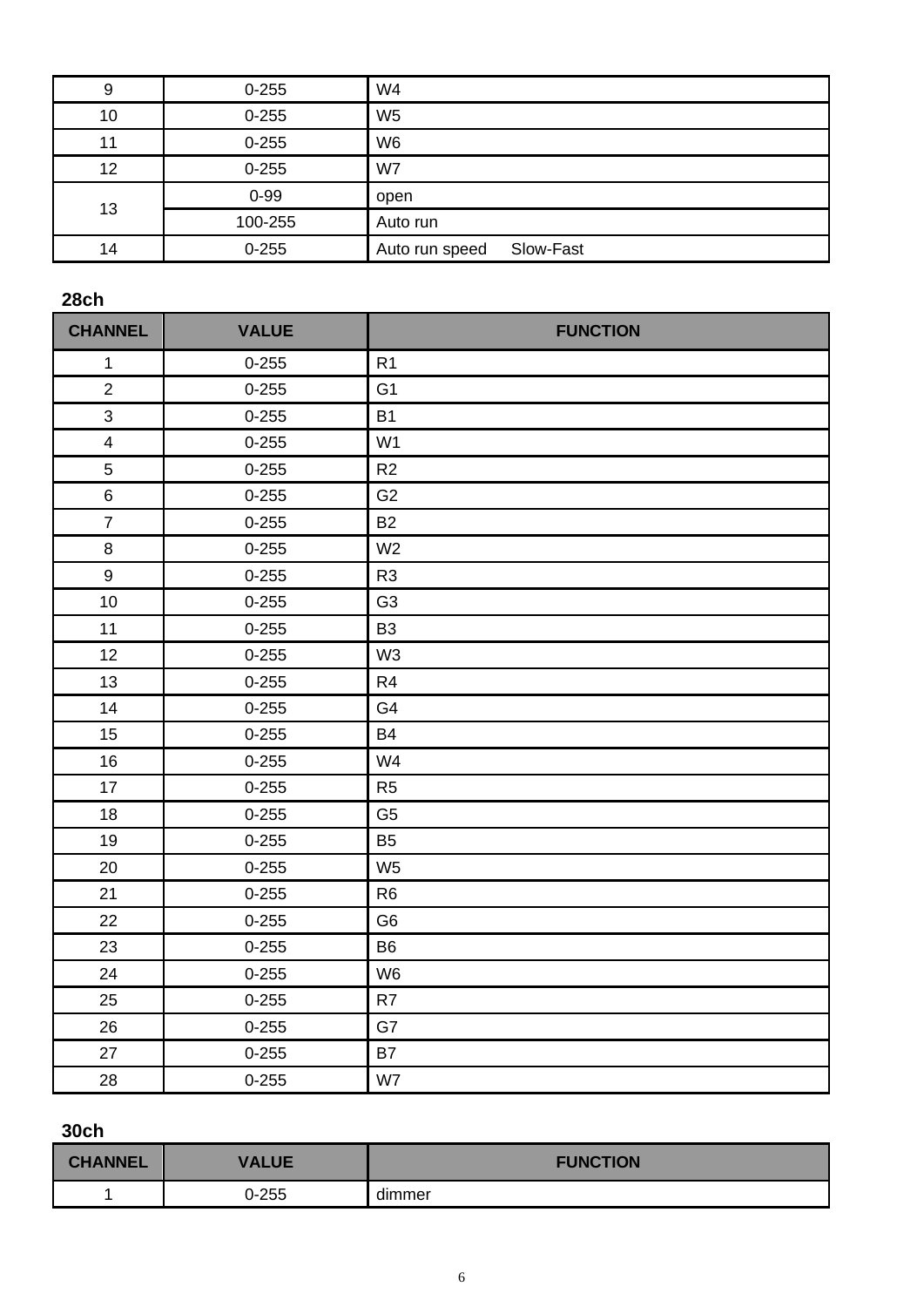|                         |           | Strobe                        |
|-------------------------|-----------|-------------------------------|
| $\overline{2}$          |           | $0 - 3$<br>open               |
|                         |           | 4-103<br>strobe slow-fast     |
|                         | $0 - 255$ | 104-107 open                  |
|                         |           | 108-207<br>pulse<br>slow-fast |
|                         |           | 208-212 open                  |
|                         |           | 213-251 random slow-fast      |
|                         |           | 252-255 open                  |
| $\mathfrak{S}$          | $0 - 255$ | R <sub>1</sub>                |
| $\overline{\mathbf{4}}$ | $0 - 255$ | G <sub>1</sub>                |
| 5                       | $0 - 255$ | <b>B1</b>                     |
| $\,6\,$                 | $0 - 255$ | W <sub>1</sub>                |
| $\overline{7}$          | $0 - 255$ | R2                            |
| $\,8\,$                 | $0 - 255$ | G <sub>2</sub>                |
| $\boldsymbol{9}$        | $0 - 255$ | <b>B2</b>                     |
| 10                      | $0 - 255$ | W <sub>2</sub>                |
| 11                      | $0 - 255$ | R <sub>3</sub>                |
| 12                      | $0 - 255$ | G <sub>3</sub>                |
| 13                      | $0 - 255$ | B <sub>3</sub>                |
| 14                      | $0 - 255$ | W <sub>3</sub>                |
| 15                      | $0 - 255$ | R <sub>4</sub>                |
| 16                      | $0 - 255$ | G4                            |
| 17                      | $0 - 255$ | <b>B4</b>                     |
| 18                      | $0 - 255$ | W4                            |
| 19                      | $0 - 255$ | R <sub>5</sub>                |
| 20                      | $0 - 255$ | G <sub>5</sub>                |
| 21                      | $0 - 255$ | B <sub>5</sub>                |
| 22                      | $0 - 255$ | W <sub>5</sub>                |
| 23                      | $0 - 255$ | R <sub>6</sub>                |
| 24                      | $0 - 255$ | G <sub>6</sub>                |
| 25                      | $0 - 255$ | B <sub>6</sub>                |
| 26                      | $0 - 255$ | W <sub>6</sub>                |
| 27                      | $0 - 255$ | R7                            |
| 28                      | $0 - 255$ | G7                            |
| 29                      | $0 - 255$ | <b>B7</b>                     |
| 30                      | $0 - 255$ | W7                            |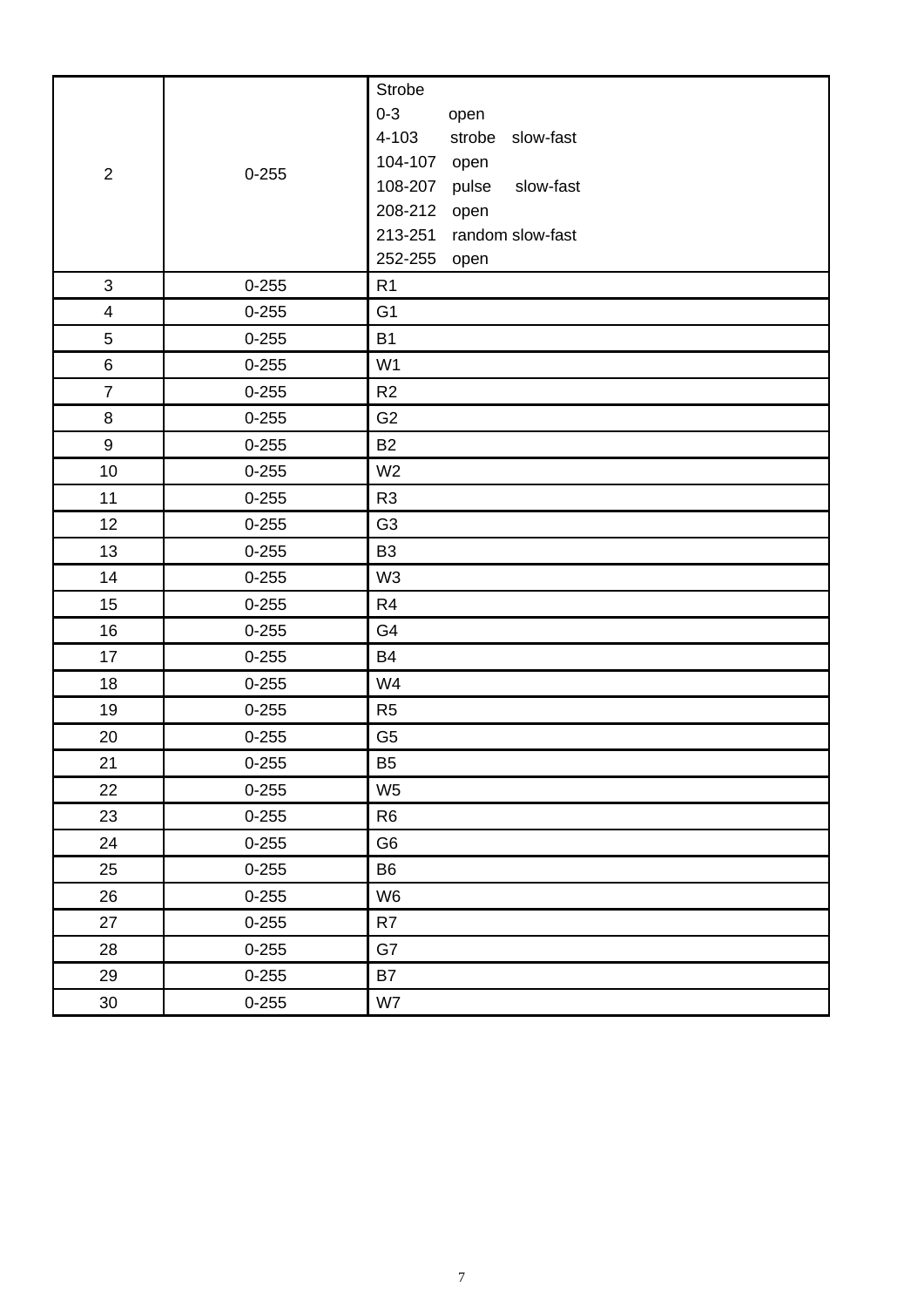#### **Dimension(mm):1040\*350\*928**



# **Cleaning**

Due to fog residue, smoke, and dust cleaning the internal and external optical lenses must be carried out periodically to optimize light output.

- 1. Use normal glass cleaner and a soft cloth to wipe down the outside casing.
- 2. Clean the external optics with glass cleaner and a soft cloth every 20 days.
- 3. Always be sure to dry all parts completely before plugging the unit back in.

Cleaning frequency depends on the environment in which the fixture operates (i.e. smoke, fog residue, dust, dew).

#### *TROUBLE SHOOTING:*

*Listed below are a few common problems the user may encounter, with solutions.*

#### *Unit not respond to DMX:*

Check that the DMX cables are connected properly and are wired correctly (pin 3 is "hot"; on some other DMX devices pin 5 may be 'hot'). Also, check that all cables are connected to the right connectors; it does matter which way the inputs and outputs are connected.